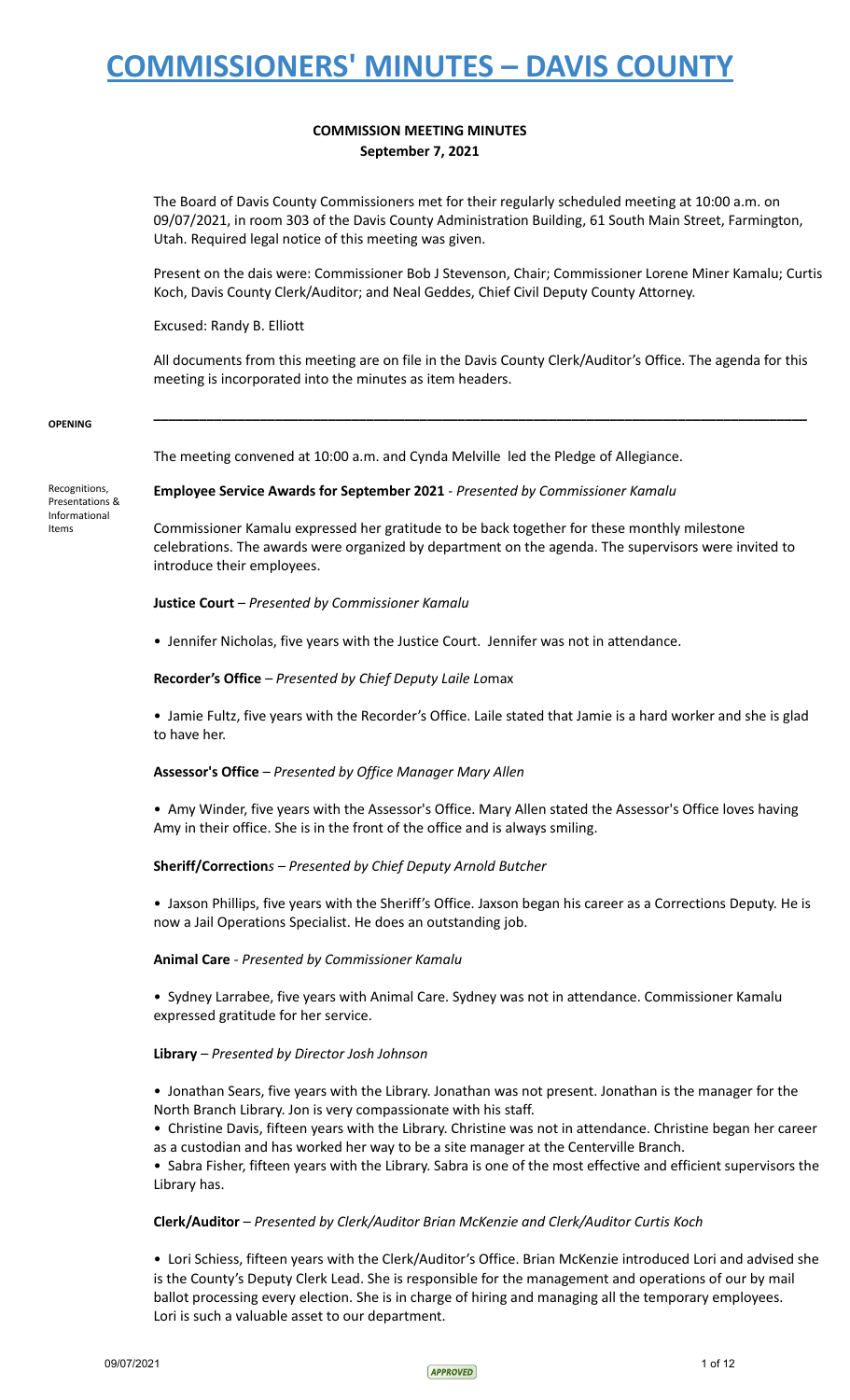Curtis Koch stated Lori is the backbone of our election center and thanked Lori for her hard work and dedication.

# **Attorney** *– Presented by Commissioner Kamalu*

• Dawna Ross, fifteen years with the Attorney's Office. Dawna was not in attendance.

# **Health Department** *– Presented by Deputy Director Dave Spence*

• Brian Hatch, 25 years with the Health Department. Brian began his career in Environmental Health. He went on to get his Epidemiologist and Disease Investigations Degree, he then moved to administration. One word to describe Bryan is hard work. He has worked long hours with long meetings during this pandemic. Before that he was a major contributor to our accreditation with H1N1. Dave stated that another word to describe Brian would be passion. Brian loves Public Health. At the height of the pandemic Brian was saying this is what he was made for. The staff sees Brian's passion and he leads by example. Brian is a great leader. Dave expressed his appreciation for Brian's leadership and friendship.

Commissioner Kamalu commented that she believes Brian was raised up for this day. She congratulated and thanked Brian Hatch.

# **CED** *– Presented by Director Kent Andersen*

• Tony Thompson, thirty years with CED. Kent Andersen said it is impressive to get 30 years at the same institution. It also says a lot about Tony and his dedication to our County and the work that he does. Tony is the County's property manager and GIS Specialist and a Jack of all trades. Kent Andersen stated he has had the opportunity to work with Tony the last 2 ½ years, his work and assistance has been vital to moving some of our projects forward. Kent Andersen expressed gratitude for all the work he has done.

Planning Manager Jeff Oyler stated Tony has spent a lot of time in the hallways and files of this County figuring things out. There will be a great deal of institutional knowledge lost when he retires and that will be hard to replace. He thanked Tony for everything he does and has done.

Commissioner Stevenson stated how appreciative the Commission is of the County's employees. The longevity in tenure here reflects how well this County is run.

# **RFP Register report for the Elections Ballot Processing and Auto-Signature Verification RFP** — *Presented by Clerk/Auditor Curtis Koch*

- 1. Run Beck Election Services Inc.
- 2. Election Systems and Software's LLC.
- 3. TriTech Systems Inc.
- 4. DMT Solutions Global Corporation (BlueCrest)
- 5. Fluence Automation LLC.

# **RFP Register Report for the Davis County/Utah State University Agricultural Heritage Center Design and Build General Contractor RFP** — *Presented by Clerk/Auditor Curtis Koch*

Five vendors submitted proposals in a timely fashion. One proposal was received after the deadline and is not included on this register.

- 1. Valley Design and Construction
- 2. R&O Construction
- 3. JMCS LLC.
- 4. CTI Construction
- 5. Spindler Construction

# **A briefing of the National Defense Authorization Act (NDAA) along with other legislative involvement** — *Presented by Congressman Blake Moore*

Congressman Moore first expressed his gratitude to his employee, Travis, for consistently representing his office at the Davis County Commission Meetings. He provided a brief update on Hill Air Force Base and defense related issues.

Congressman Moore stated he has gotten into a lot of different topics in several Town Hall meetings in August. He stated there are a lot of families in the First District directly related to Afghanistan with siblings and people's families over there. This has been really difficult. He stated his team put together some Legislation to help figure that out and did an incredible job. Congressman Moore thanked Devin Murphy in the DC office for getting 18 out of 20 Amendments out.

Congressman Moore advised that Hill Air Force Base's number one priority in working with the Utah

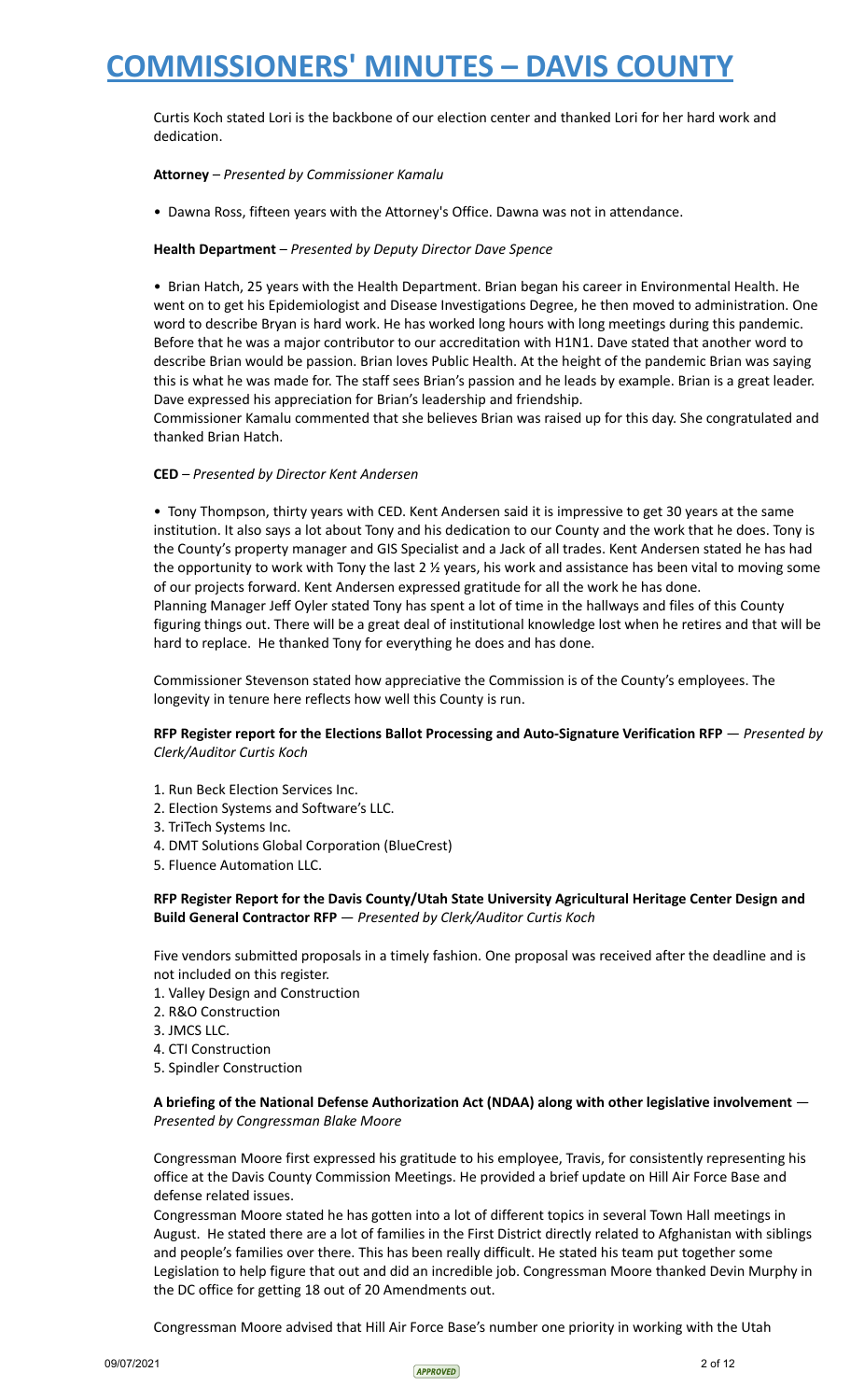Defense Alliance has been Northrop Grumman's Ground Based Strategic Deterrent Project. This project is providing thousands of jobs. The project is also modernizing our third leg of the Nuclear Triad. Congressman Moore advised that they were successful in getting that project fully funded for the coming year. This project was an Obama-era project and has been constantly under opposition despite it being clear that nuclear deterrence has saved countless lives and has prevented global conflict. Modernizing this is no question, leadership agrees.

Congressman Moore stated he and a Democrat from California who always opposes the Ground Based Deterrent Project (GBSD) have formed a relationship. He stated they both are both passionate about housing and finding ways to build projects within our military bases. This Democrat is totally against the GBSD program, however, he stated he wants to work with Congressman Moore to find areas of agreement on housing. The Democrat withdrew his amendment opposing GBSD. So this is one more year to secure this program. This also leveraged a great opportunity for us to begin digging into locality pay. Congressman Moore mentioned that some categories of the military are categorized for a certain pay and another will be categorized as "other". He stated that this is archaic and not up to speed with what reality is. One of the 18 amendments of ours that was passed through to address is regarding the military construction projects. The military construction budget is way behind and does not fulfill its need. To fix this, the military needs to embrace communities. Falcon Hill is a great opportunity and is a model on how to embrace communities. Clearfield Mayor Sheperd is a real proponent of this. He has presented unique ideas on how to address this issue in a collaborative way. The Defense Community Support Authority expands opportunities for neighboring communities to assist military installations with construction management and the operation of a facility on or near bases. The Congressional Budget Office (CBO) makes this difficult with language that has been around for a number of years. Congressman Moore stated that this does not make any business sense and is not good for the Air Force or the community. This amendment was passed this year and it is now the opinion of the Armed Services Committee and once this passes the house floor, Congress, that CBO needs to address how they score this. CBO requires that all the money is spent within the first year, even if it is a ten year lease. This does not incentivize anyone to get involved in these projects. Therefore, the first step is to change the language.

Congressman Moore stated "the F35 went through without much debate and has a strong future." The improvement of veteran hiring is something we are proud of. There is an 180 day rule where a veteran cannot get a job in the expertise they have if they are to leave the service. Congressman Moore expressed that he felt this is ridiculous. They have gotten rid of this rule through waivers over the last 20 years but they have not been able to get rid of it legislatively. Devin Murphy, who is in Congressman Moore's Washington DC Office, was able to convince some labor groups to flip on this subject and these groups are now supportive. This led them to get enough bipartisan support. Now, veterans can get jobs more easily. This was a very big win. General Kirkland was a big proponent of this and was excited Utah was able to lead the charge. Military Spouse Licensing Reciprocity will shift this issue in the right direction. Currently, military spouses who have a certification in a certain state are having trouble finding work if they are relocated. This is a burden on military families and this will help those spouses find jobs.

Congressman Moore said this is not a Davis County issue, but the people who work remotely at the Dugway Proving Grounds are getting the same exact pay as those who worked there in 1971. He stated his office was able to get this adjusted with inflation for potential passing. This issue, as well as the circuit supply chain issue were unique wins. There have been some great things for Hill Air Force Base, military families and the locality issues. He stated he has a great team and they have been working really hard on important issues. Congressman Moore thanked the Commission for the opportunity to present these updates.

**\_\_\_\_\_\_\_\_\_\_\_\_\_\_\_\_\_\_\_\_\_\_\_\_\_\_\_\_\_\_\_\_\_\_\_\_\_\_\_\_\_\_\_\_\_\_\_\_\_\_\_\_\_\_\_\_\_\_\_\_\_\_\_\_\_\_\_\_\_\_\_\_\_\_\_\_\_\_\_\_\_\_\_\_\_\_\_\_**

Commissioner Stevenson invited the Congressman to come and have a conversation with the Commissioners on the issues. He thanked the Congressman for coming and for the updates.

**PUBLIC COMMENTS**

The public was invited to make comments to the Commission.

**Rhonda Perks** from Congressman Stewart's office presented updates from their local office. She said that Congressman Stewart has always felt that Davis County is well served being represented by two Congressmen.

Rhonda advised August is typically the month where Congress returns to their district. This is called August Recess. This is not a recess, this is a heavily working month as it is the only time between now and the holidays that the Congressmen get to come and interact with their districts.

Congressman Stewart's office has had a really interesting few weeks with what is happening in Afghanistan. Salt Lake City has an Afghan community in our district. Their office has been working around the clock to try and help those families who have loved ones in Afghanistan and who were allies to our troops there. She stated their office did have some success, though not enough.

The Congressman's office had upwards of 500 names of people they were asked to help and they were only able to help a very small portion of those families.

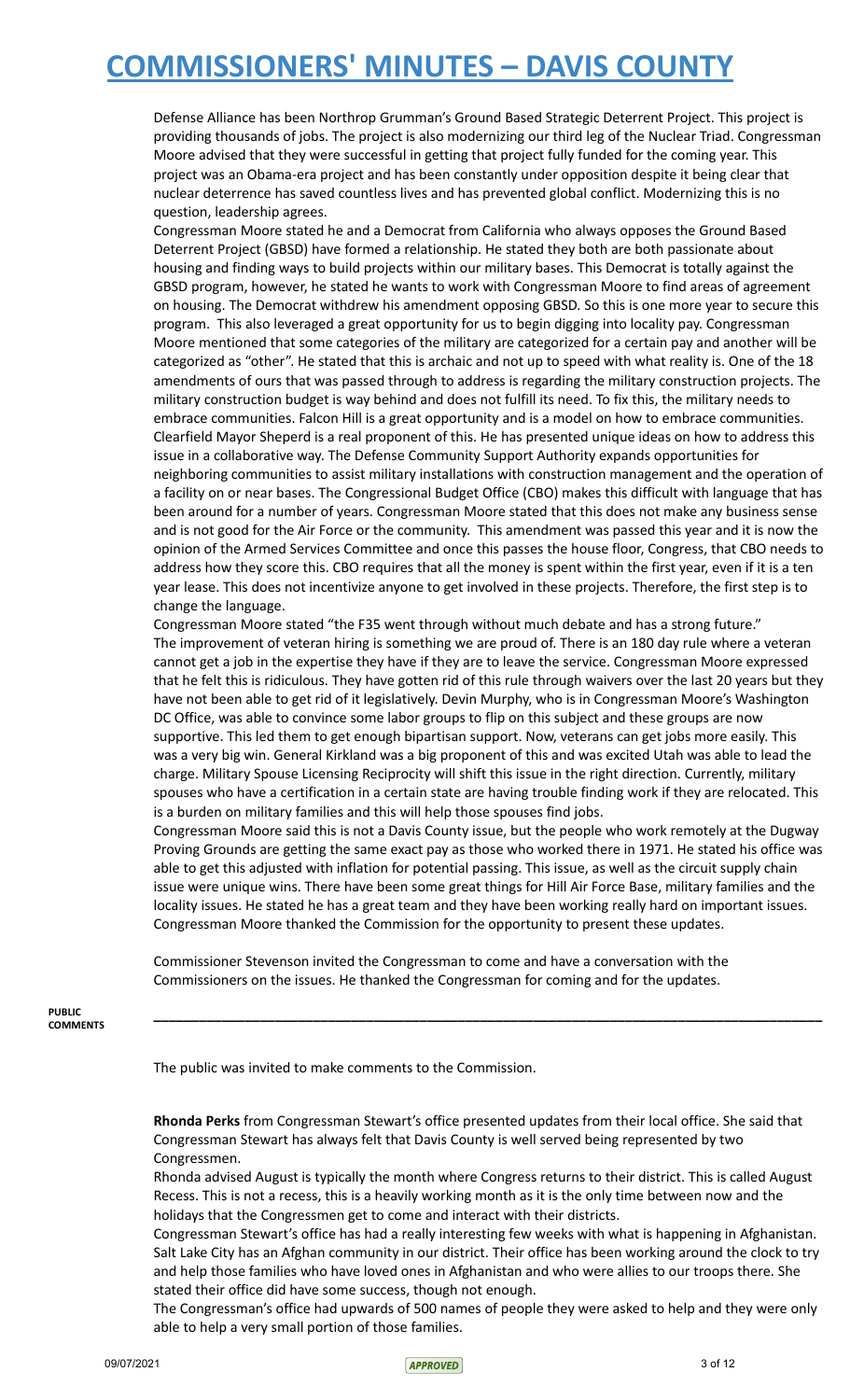Their office was able to get a number of those families out of Afghanistan after they were able to provide the proper paperwork. She stated their office has never been asked to work those kinds of hours before. They were answering emails at two or three in the morning due to the time difference. Rhonda Perks gave recognition to everyone she works with. She stated this experience made them all grateful for the freedoms and all the great blessings we enjoy here in the U.S.

Rhonda advised the Commission that Congressman Stewart was very disappointed in the execution of the mission in Afghanistan. She said their office is still trying to help individuals and families there and Congressman Stewart continues to work with the intelligence community.

Next month their office will be focusing on the Infrastructure Bill as well as some of the spending that is going on. Congressman Stewart sits on the Appropriations Committee, this does not have anything to do with this particular bill, however Congressman Stewart feels the spending is getting out of control. Rhonda Perks thanked the Commission.

#### **BUSINESS/ ACTION**

**Animal Care**

Memo of Understanding #2021-0435 with UServeUtah for a grant to support the Clear Shelter Adoption Event

# **1. Memo of Understanding #2021-0435 with UServeUtah for a grant to support the Clear Shelter Adoption Event** — *Presented by Interim Director Ashleigh Young*

**\_\_\_\_\_\_\_\_\_\_\_\_\_\_\_\_\_\_\_\_\_\_\_\_\_\_\_\_\_\_\_\_\_\_\_\_\_\_\_\_\_\_\_\_\_\_\_\_\_\_\_\_\_\_\_\_\_\_\_\_\_\_\_\_\_\_\_\_\_\_\_\_\_\_\_\_\_\_\_\_\_\_\_\_\_\_\_\_**

The contract period is 09/10/2021 to 09/10/2021. The receivable amount is \$500.

Commissioner Kamalu commented that she had read about this event in the August digital newsletter. She asked if this event will be hosted at the shelter. Ashleigh confirmed it will be. Ashleigh stated the adoption event is going to be held September 10th from 5am to 9pm. She advised Animal Care has shifted their hours to access a different group of adopters who can't make it during our normal business hours. Commissioner Kamalu stated she was excited about this adoption event.

> Motion to Approve: Com. Stevenson Seconded: Com. Kamalu All voted Aye

Grant Award #2021-156-A and presentation of **Certifications** and Assurances for the State of Utah Victims of Crime Act (VOCA) Grant

**CJC**

# **2. Grant Award #2021-156-A and presentation of Certifications and Assurances for the State of Utah Victims of Crime Act (VOCA) Grant for the Davis County Children's Justice Center** — *Presented by Director Tanya Perkins*

Tanya Perkins advised that with the VICA Grant they received \$27,674.79 for year one, and \$27,602.43 for year two for a total of \$55,277.22. Tanya stated the Grant pays for a portion of the Victim Services Coordinator's salary and benefits, parent packet supplies as well as training and conferences. Tanya Perkins requested the digital version of the certified assurances be included with the file. She advised Commissioner Stevenson signed those documents digitally. Commissioner Kamalu read the terms of the contract as beginning 07/01/2021 to 06/30/2023.

> Motion to Approve: Com. Kamalu Seconded: Com. Stevenson All voted Aye

#### **Clerk/Auditor**

Ordinance #0005-2021 Repealing and Replacing Chapter 2.36 of the Davis County Code regarding Records Access and Management

**3. Ordinance #0005-2021 Repealing and Replacing Chapter 2.36 of the Davis County Code regarding Records Access and Management** — *Presented by Chief Deputy Brian McKenzie*

Brian McKenzie advised this Ordinance has been in the works for close to two years. Most recently it was discussed in two separate Work Session meetings with the Commissioners addressing questions and making a few modifications. The Ordinance was also shared with the County's Administrative Officers with some good discussion.

Brian McKenzie recognized the work of Davis County Records Manager, Rebecca Abbott, on this Ordinance in addition to the many others who participated in the discussions including the Attorney's Office, our Clerk/Auditor Curtis Koch, and the various other departments for the input that was put into this to make it happen.

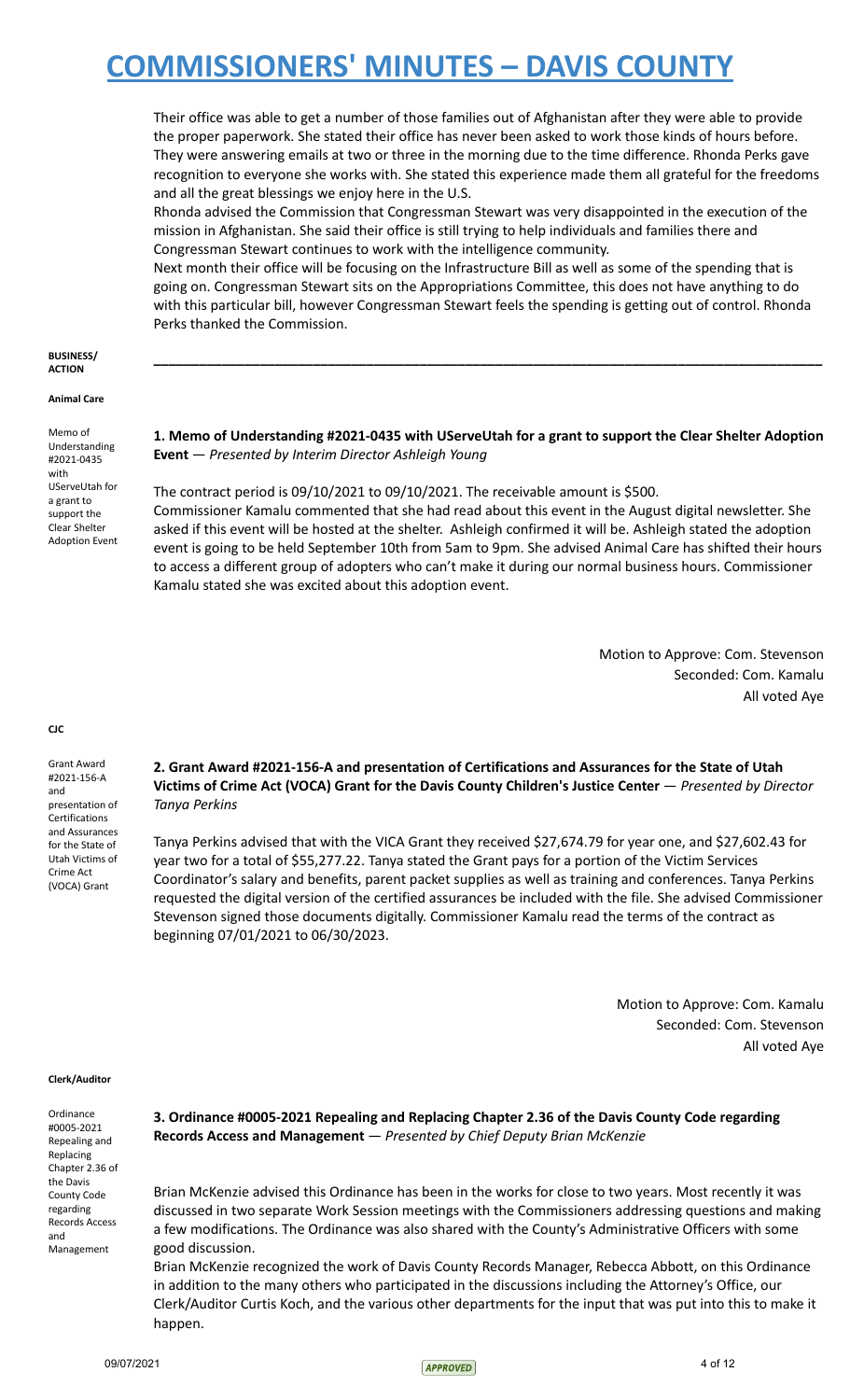The changes to this Ordinance puts a Records Management mentality framework into place for Davis County Government as we strive to improve the way we manage and identify our records as well as making those records accessible to the public. There are some significant changes as it relates to the annual Records Management Plan that will be prepared by each department as we identify records and certain procedures for responding to records requests. We are working on facilitating better training for those involved in records management.

Commissioner Kamalu commented on the hard work put into this significant Ordinance. She thanked Brian McKenzie for the work put into this. She stated this Ordinance was brought up as something our County wanted to look at and strengthen for our future. She stated she supports the decision to have the Administrative Officers come together to discuss the issues and to make sure the Ordinance is understood by those Administrative Officers.

Commissioner Stevenson recognized this as a joint effort and thanked Rebecca Abbott for her input on this. He stated this was a team effort with the Attorney's Office and the Clerk/Auditor's office and is one more step in improving the record keeping at Davis County.

> Motion to Approve: Com. Kamalu Seconded: Com. Stevenson All voted Aye

#### **CED**

Agreement #2021-0436 with Wasatch Front Regional Council

**4. Agreement #2021-0436 with Wasatch Front Regional Council to provide help with third quarter applications, rating and ranking of projects** — *Presented by Community and Economic Development Director Kent Andersen*

The contract period is 01/01/2021 to 12/31/2021. The payable amount is \$10,000. Kent Andersen added that this was really helpful last year so we recommend it is approved.

Agreement #2021-0437 with Shums Coda Associates Inc for Building Inspector

**5. Agreement #2021-0437 with Shums Coda Associates Inc for Building Inspector** — *Presented by Community and Economic Development Director Kent Andersen*

The County has gone through the RFP process and has selected Shums Coda. The payable amount is based on the work that is conducted. The contract period is 09/07/2021 to 07/31/2026.

Contract #2021-0438 with Utah Avalanche for the Utah Youth Soccer fall schedule

**6. Contract #2021-0438 with Utah Avalanche for the Utah Youth Soccer fall schedule** — *Presented by Community and Economic Development Director Kent Andersen*

The contract period is 08/23/2021 to 10/28/2021. The receivable amount is \$3,306.30.

Contract #2021-0439 with L30 Metasports FC for the Utah Youth Soccer fall schedule

**7. Contract #2021-0439 with L30 Metasports FC for the Utah Youth Soccer fall schedule** — *Presented by Community and Economic Development Director Kent Andersen*

The contract period is 08/23/2021 to 10/11/2021. The receivable amount is \$2,090.90.

Contract #2021-0440 withMetasport FC for the Utah Youth Soccer fall schedule

**8. Contract #2021-0440 with Metasport FC for the Utah Youth Soccer fall schedule** — *Presented by Community and Economic Development Director Kent Andersen*

The contract period is 08/23/2021 to 10/27/2021. The receivable amount is \$5,912.20.

09/07/2021 5 of 12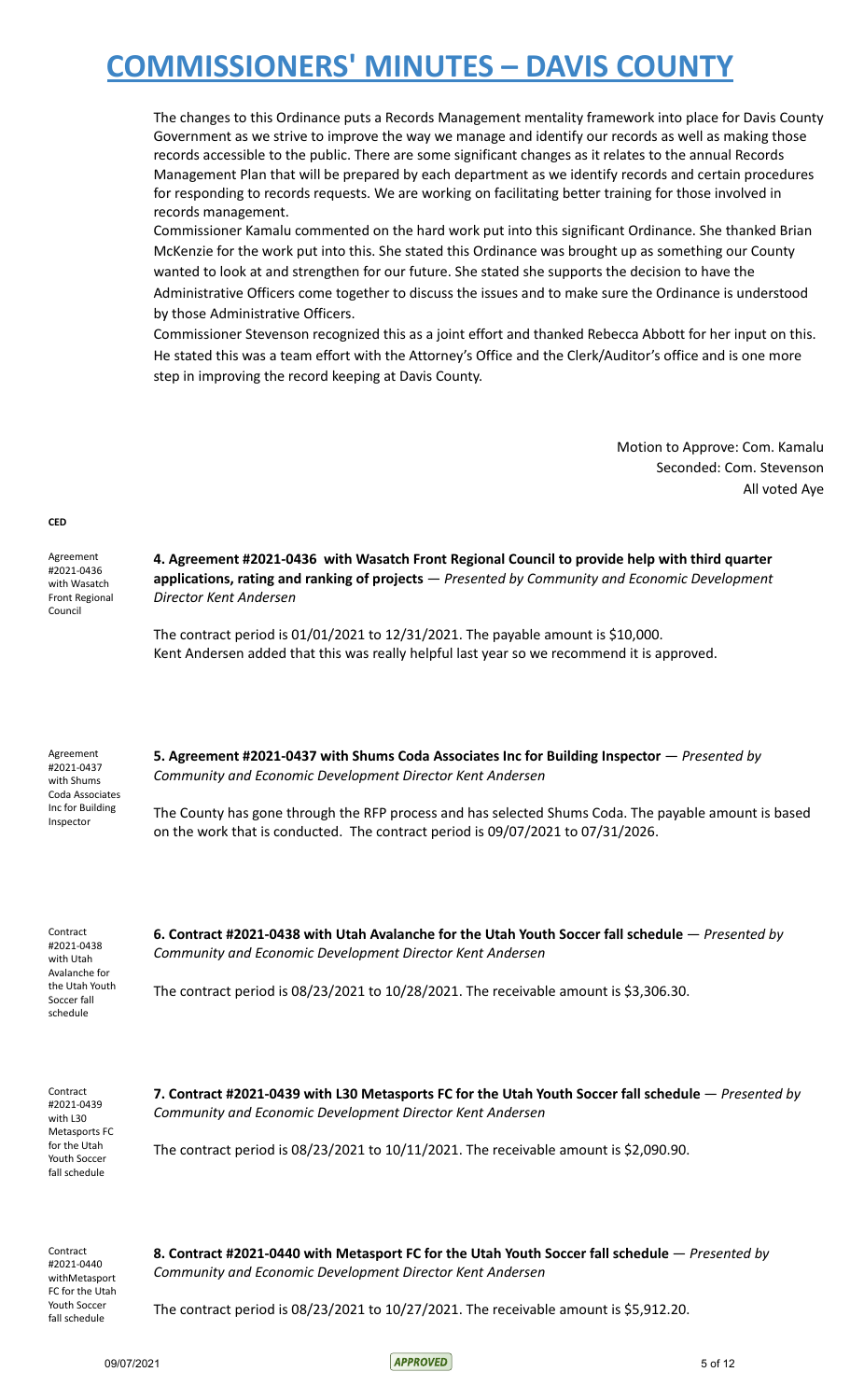Contract #2021-0441 with USA Wrestling Utah for the Utah J.V. Wrestling Tournament

**9. Contract #2021-0441 with USA Wrestling Utah for the Utah J.V. Wrestling Tournament** — *Presented by Community and Economic Development Director Kent Andersen*

The contract period is 02/10/2022 to 02/12/2022. The receivable amount is \$2,928.78.

Subrecipient Agreement #2021-0442 with Bountiful Community Food Pantry

**10. Subrecipient Agreement #2021-0442 with Bountiful Community Food Pantry to use funds from the 2021 program year Community Development Block Grant (CDBG) for the Pantry Smiles Donated Dental Program** — *Presented by Community and Economic Development Director Kent Andersen*

The contract period is 07/01/2021 to 06/30/2022. The payable amount is \$37,000.

Subrecipient Agreement #2021-0443 with Davis Community Housing Authority

**11. Subrecipient Agreement #2021-0443 with Davis Community Housing Authority using the program year 2021 Community Development Block Grant (CDBG) funds for the Roof Repair Program** — *Presented by Community and Economic Development Director Kent Andersen*

The contract period is 07/01/2021 to 06/30/2022. The payable amount is \$65,000.

Amendment #2021-129-B Approval of the Amendment to the Contract with Resource **Consultants** 

**12. Amendment #2021-129-B Amendment to the Contract with Resource Consultants adding funding to assist with Consolidated Annual Performance and Annual Evaluation Report (CAPER) for the program year 2020** — *Presented by Community and Economic Development Director Kent Andersen*

The contract period is 03/01/2021 to 11/30/2021. The payable amount is \$48,270.

#2021-0444 to grant an Underground Right of Way Easement to Rocky Mountain Power

**13. #2021-0444 to grant an Underground Right of Way Easement to Rocky Mountain Power for the benefit of Dominion Energy on Tax ID 08-076-0127 located south of the Davis Justice Center in Farmington** — *Presented by Community and Economic Development Director Kent Andersen*

The receivable amount is \$1,250.

Resolution #2021-0445 Approval of a Resolution and Interlocal Agreement with Clinton City

**14. Resolution #2021-0445 Approval of a Resolution and Interlocal Agreement with Clinton City using Community Development Block Grant (CDBG) funding for ADA Curb Ramp Replacement Project Phase 2** — *Presented by Community and Economic Development Director Kent Andersen*

The contract period is 07/01/2021 to 06/30/2022. The payable amount is \$75,000.

Ratification #2021-0446 of a Temporary Access License

**15. Ratification #2021-0446 of a Temporary Access License to Michael King and Stephanie J King for access to and through the Mutton Hollow Regional Retention Basin** — *Presented by Community and Economic Development Director Kent Andersen*

The contract period is 09/02/2021 to 10/02/2021.

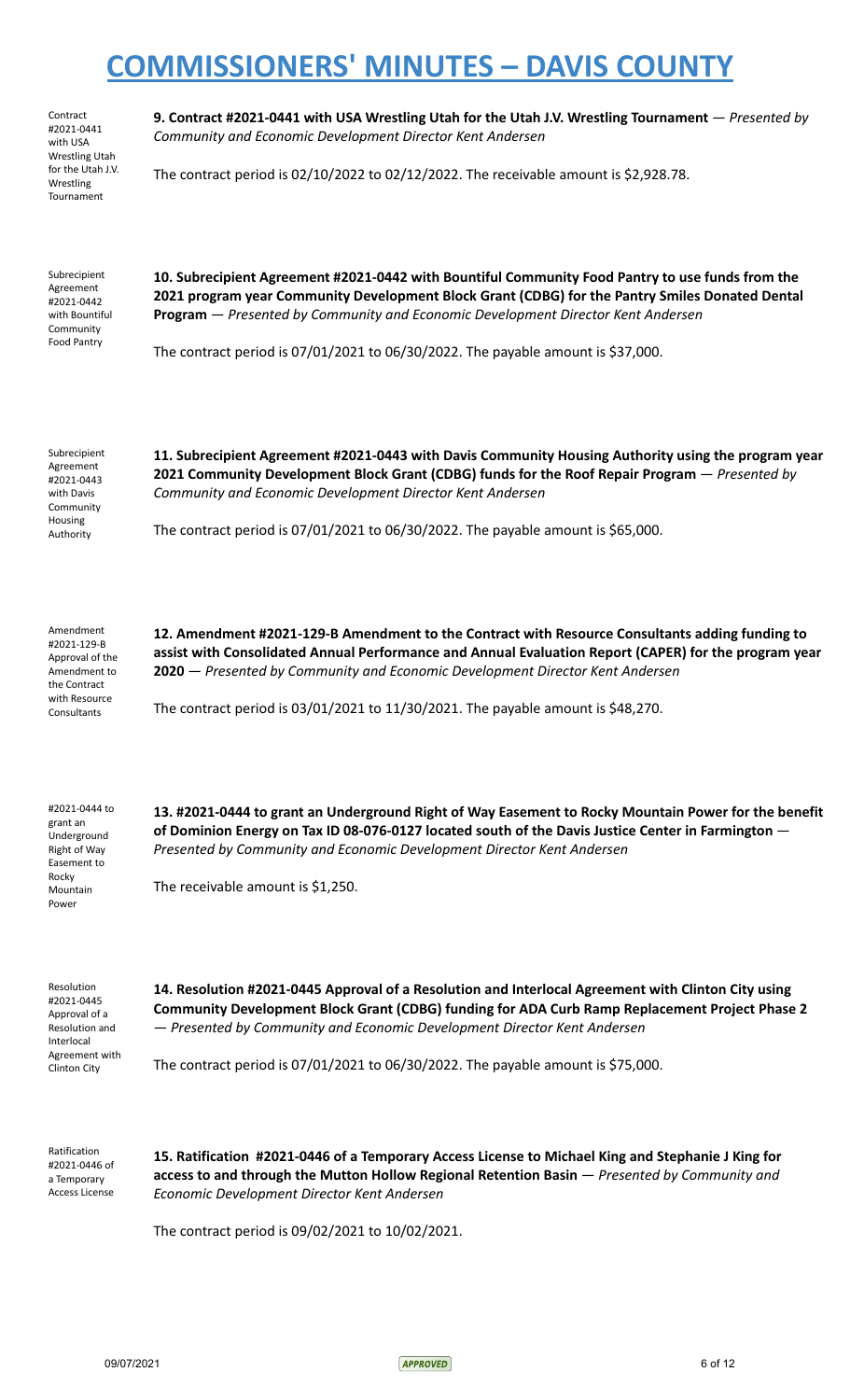Economic Assistance Grant Agreement #2021-0447 with the Governor's Office of Economic Opportunity for the 2021 Utah Championship event, hosted by the Utah Sports Commission

**16. Economic Assistance Grant Agreement #2021-0447 with the Governor's Office of Economic Opportunity for the 2021 Utah Championship event, hosted by the Utah Sports Commission** — *Presented by Community and Economic Development Director Kent Andersen*

This event is at Oakridge Country Club. The contract period is 09/07/2021 to 12/31/2021. The receivable amount is \$75,000.

Commissioner Kamalu asked Kent Andersen if Item 16 was in regards to the Korn Ferry Tournament. Kent Andersen confirmed it was.

Commissioner Kamalu noted on Item 5 the building inspector was located in California. She asked if they have an office locally. Kent Andersen confirmed they are here in the County and stated they contract throughout the western U.S.

Commissioner Stevenson asked if they have experience in refineries. Kent Anderson advised they do. He further advised the Commission that CED has been using Shums Coda Associates for the last six months and they have been really responsive.

> Motion to Approve Items 4-16: Com. Kamalu Seconded: Com. Stevenson All voted Aye

#### **Facilities**

Contract #2021-0448 with Great Basin Cabinetry, Inc. to construct and install cabinetry for the IMMS vaccination clinic remodel

**17. Contract #2021-0448 with Great Basin Cabinetry, Inc. to construct and install cabinetry for the IMMS vaccination clinic remodel** — *Presented by Facilities Director Lane Rose*

The payable amount is \$42,560.

Lane Rose commented further stating that this is for all the cabinetry work for those offices. Commissioner Kamalu asked what IMMS stood for. It was clarified that it stands for immunizations. Lane Rose stated that Facilities is doing 90% in house construction and are moving right along. This is the longest lead time item and should be done by the end of the year. Commissioner Kamalu asked if there were no terms to this contract. Lane Rose said the company is making the cabinets ASAP. The contract deadline is for it to be finished by the end of the year.

> Motion to Approve: Com. Kamalu Seconded: Com. Stevenson All voted Aye

#### **Health**

License Agreement #2021-0449 with Western Kentucky University

**18. License Agreement #2021-0449 with Western Kentucky University to use the Trademarked Products, Bingocize, within the facilities where services are offered** — *Presented by Health Director Brian Hatch*

The contract period is 07/13/2021 to 07/12/2023. The payable amount is \$1,300.

Reappointment of Mark Perry to the Davis County Senior Services Advisory Board

**19. Approval of the reappointment of Mark Perry to the Davis County Senior Services Advisory Board.** — *Presented by Health Director Brian Hatch*

The contract period is 07/31/2020 to 07/31/2023.

Reappointment of Larry Millward to the Davis County Senior Services Advisory Board

**20. Reappointment of Larry Millward to the Davis County Senior Services Advisory Board.** — *Presented by Health Director Brian Hatch*

The contract period is 07/31/2020 to 07/31/2023.

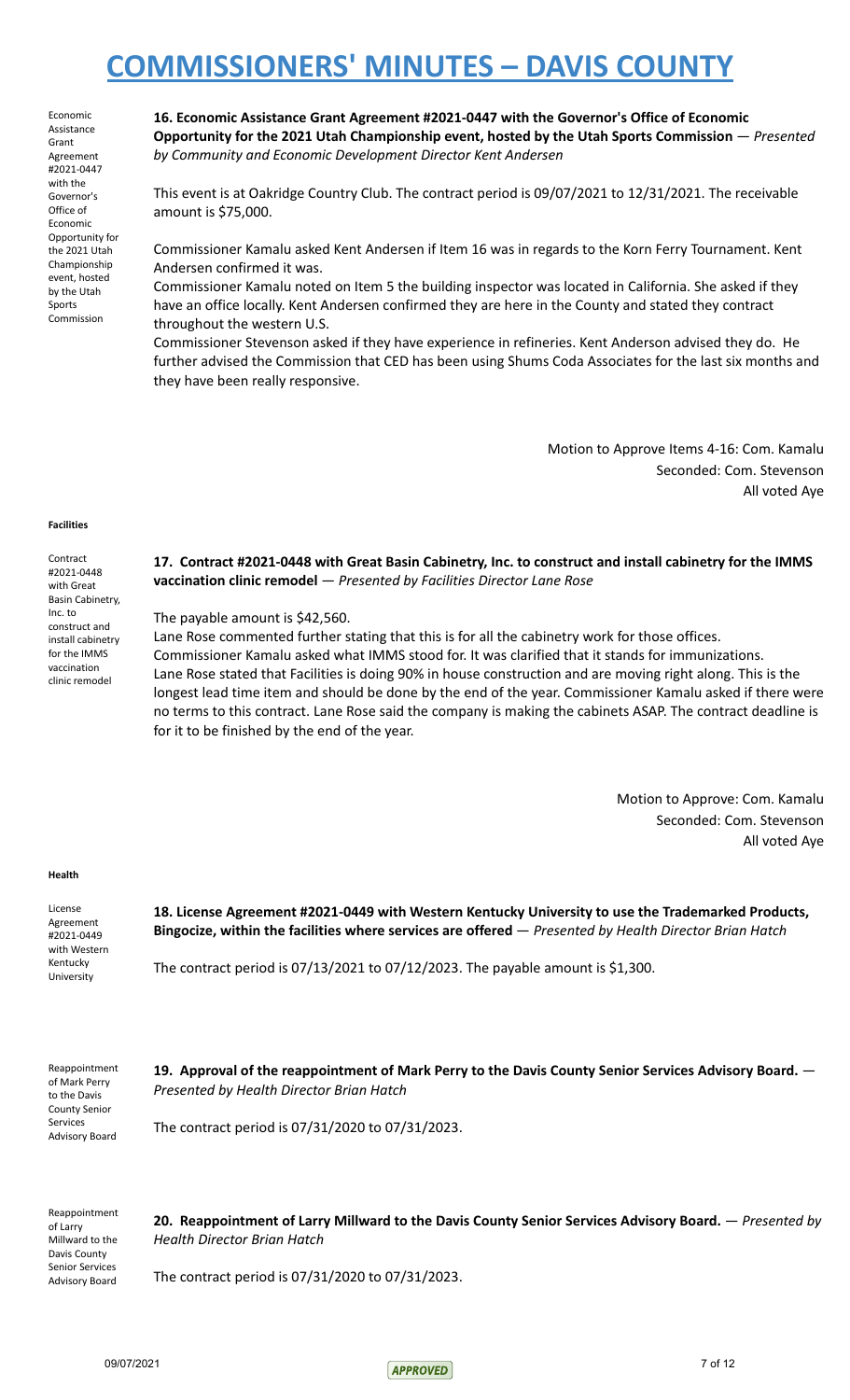Summary Sheet #2021-0450 of agreements with the Church of Jesus Christ of Latter-day Saints and Salt Lake County

contributions from Joy Luck Restaurant, John Cowan (individual), and Springwater Assisted Living Centerville

**21. Approval of the Summary Sheet #2021-0450 of agreements with the Church of Jesus Christ of Latter-day Saints and Salt Lake County** — *Presented by Health Director Brian Hatch*

This agreement was signed previously with the Church of Latter Day Saints to use their parking lots for immunization clinics. There is also an agreement with Salt Lake County for the purchasing of a product for use.

Summary Sheet #2021-0451 for **22. Approval of the Summary Sheet #2021-0451 for contributions from Joy Luck Restaurant, John Cowan (individual), and Springwater Assisted Living Centerville.** — *Presented by Health Director Brian Hatch*

This item was introduced with no further discussion.

Summary List #2021-0452 and #2021-0453 of Rosalynn Carter Institute for Caregivers

**23. Approval of the Summary List # 2021-0452 and #2021-0453 of Rosalynn Carter Institute for Caregivers Agreements to allow department employees to deliver the DWD (Dealing with Dementia) program** — *Presented by Health Director Brian Hatch*

The contract period is 08/01/2021 to 08/01/2022.

Summary Sheet #2021-0454 for In-Home Services Contracts with Kal Medical Supplies, Dignity Home Health & Hospice, and Living Medical Supplies

**24. Approval of the Summary Sheet #2021-0454 for In-Home Services Contracts with Kal Medical Supplies, Dignity Home Health & Hospice, and Living Medical Supplies** — *Presented by Health Director Brian Hatch*

The contract period is 07/01/2021 to 06/30/2023. Brian Hatch added that these are vendors that deliver services for our in-home services.

Amendment #2021-069-B to the Contract with the Utah Department of Health for COVID-19 Vaccine Supplemental Support

**25. Approval of an Amendment to the Contract with the Utah Department of Health for COVID-19 Vaccine Supplemental Support providing additional funding and replacing Attachment 'A' in exchange for continued services** — *Presented by Health Director Brian Hatch*

The contract period is 04/01/2021 to 06/30/2024. The receivable is \$1,469,248.

Motion to Approve Items 18-25: Com. Kamalu Seconded: Com. Stevenson All voted Aye

#### **Library**

Ratification of the Contract #2021-0455 with Innovative Interfaces Incorporated

**26. Ratification of the Contract #2021-0455 with Innovative Interfaces Incorporated for Integrated LibraryService (ILS), including first-year costs for maintenance and hosting for Davis County Library**— *Presented by Deputy Director Matt Goff*

Matt Goff clarified that ILS is the brain of the Library. This contract includes the first year's cost, maintenance and hosting for the Library.

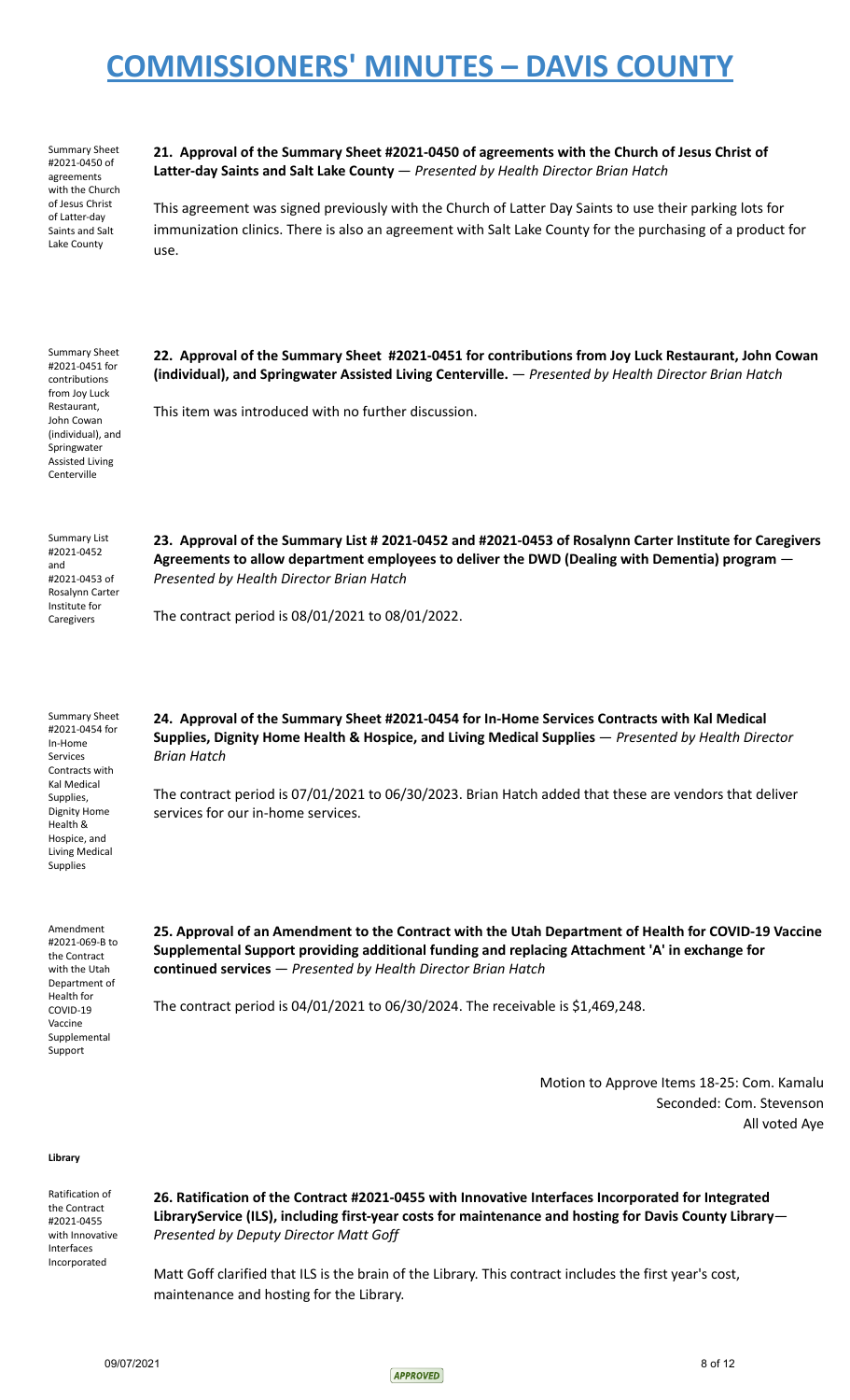The payable amount is \$148,281 for the first year, that includes set up fees and \$84,361 for years 2-5 for maintenance. The terms begin 8/17/2021.

Commissioner Kamalu commented that this was a big thing for our Library and our County. She asked how long it would take for this to be implemented. Josh Johnson stated it has to be done by the end of the year.

Contract #2021-0456 with the State of Utah Library Division

**27. Approval of the Contract #2021-0456 with the State of Utah Library Division to provide ARPA (American Rescue Plan Act of 2021) funding to purchase digital content in the OverDrive platform** — *Presented by Director Josh Johnson*

The contract period is 7/1/2021 to 9/30/2022. Receivable in the amount of \$58,851. This contract is specific for EBooks. The Grant is based on the number of people in the County and the size of the Library.

Ratification #2021-0457 of the online submission, accepting a NASA@ My Library Programming Grant

**28. Ratification #2021-0457 of the online submission, accepting a NASA@ My Library Programming Grant, and access to training and other programming resources provided by NASA** — *Presented by Director Josh Johnson*

The contract period is 8/31/2021 to 9/15/2022. Receivable in the amount of \$1,600. Josh Johnson advised the Library is one of 60 Libraries in the Nation that received this grant.

> Motion to Approve Items 26-28: Com. Kamalu Seconded: Com. Stevenson All voted Aye

#### **Sheriff**

Amendment #2019-0465-B to the Law Enforcement Services Agreement with Fruit Heights **29. Amendment #2019-0465-B to the Law Enforcement Services Agreement with Fruit Heights** — *Presented by Chief Deputy Susan Poulsen* The contract period is 7/1/2021 to 12/31/2022. The receivable amount is \$101,508 for 2021 and \$206,064 for 2022.

> **30. Approval of the Settlement and Release Agreement #2021-0458 for George Cannon** — *Presented by Chief Deputy Susan Poulsen*

The contract period is 8/24/2021 to 4/29/2022.

Amendment #2021-0252-A to Contract with the State of Utah to increase court security and bailiff services funding for the Davis County Courts

Settlement and Release Agreement #2021-0458 for George Cannon

> **31. Amendment #2021-0252-A to Contract with the State of Utah to increase court security and bailiff services funding for the Davis County Courts** — *Presented by Chief Deputy Susan Poulsen*

> The contract period is 7/1/2021 to 6/30/2022. The receivable amount is \$66,26, increasing total contract amount to \$835,920.

Amendment #2020-0030-A to the Training Reimbursement Agreement outlining repayment terms

32. **Amendment #2020-0030-A to the Training Reimbursement Agreement outline repayment terms** — *Presented by Chief Deputy Susan Poulsen*

The contract period is 9/7/2021 to 9/7/2024.

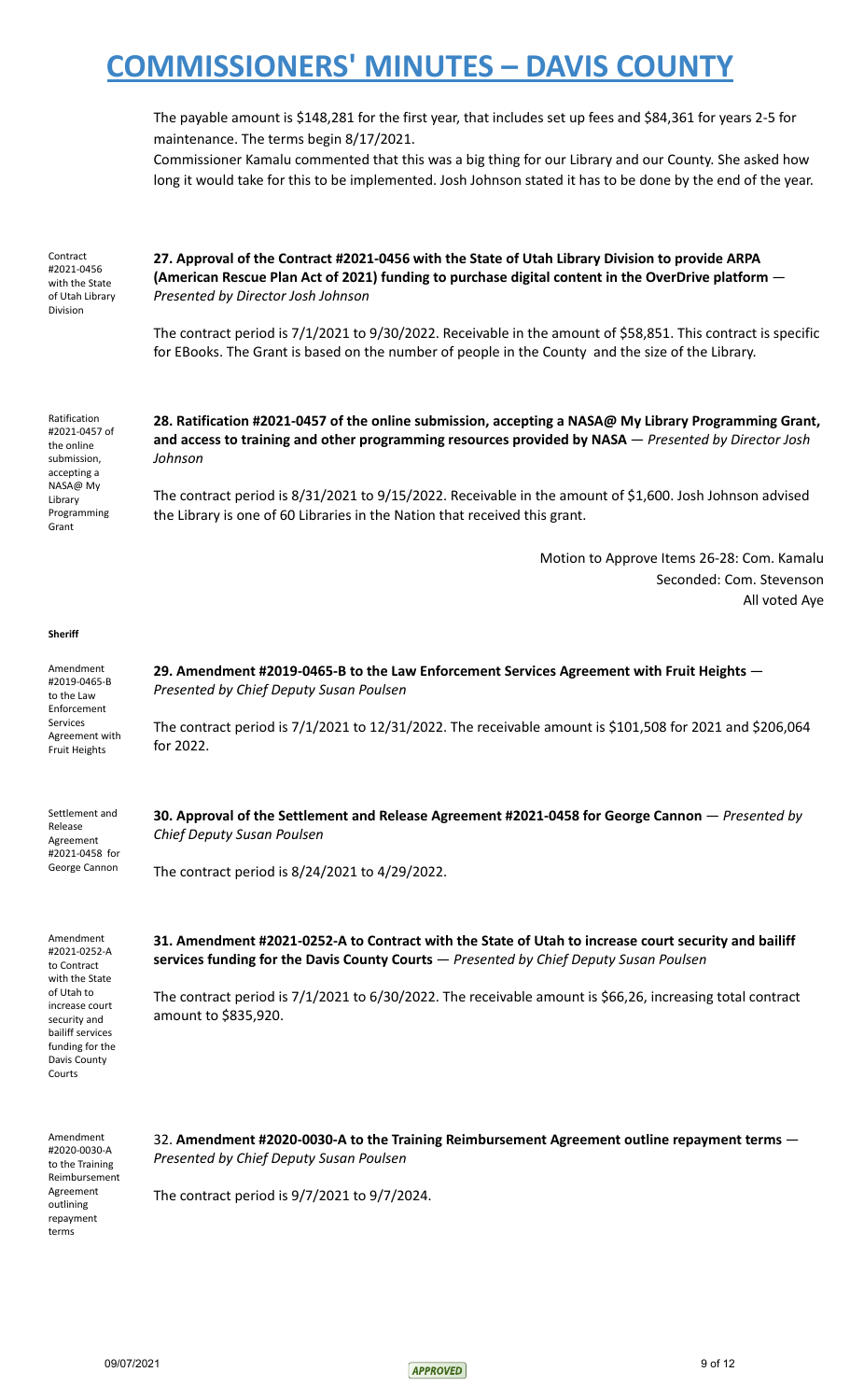Contract #2021-0459 with the Utah Department of Health

**33. Contract #2021-0459 with the Utah Department of Health to accept an EMS Per Capita grant award** —*Presented by Chief Deputy Susan Poulsen*

The contract period is  $7/1/2021$  to  $5/15/2022$ . The receivable amount is \$5,981.

Amended and Restated Reimbursement Agreement #2018-0286-C

Approval of Tow Rotation Agreements #2021-0460 - #2021-0467

**34. Amended and Restated Reimbursement Agreement #2018-0286-C for Correctional Officer, Law Enforcement & Paramedic Training** — *Presented by Chief Deputy Susan Poulsen*

The contract begins 7/11/2021. The receivable amount is \$5,203.96.

**35. Approval of Tow Rotation Agreements #2021-0460 - #2021-0467** — *Presented by Chief Deputy Susan Poulsen*

#2021-0460 Automotive Maintenance Specialist Inc. DBA AMS Towing #2021-0461 A.W. Towing Corp #2021-0462 DW Towing Inc. #2021-0463 N&J Inc. DBA AC Towing #2021-0464 Winterton Automotive Inc. #3 #2021-0465 Brett's Towing Inc. #2021-0466 Master Towing LLC #2021-0467 Trevor's Towing

The contract period is 7/1/2021 to 6/30/2022**.**

Curtis Koch made a statement for the record to correct the August 24th Commission meeting. Fast Fox Towing was listed on the agenda for approval, however, that agreement did not go through. We anticipate that will be coming through on a future date. Chief Deputy Poulson stated that Fast Fox Towing was on this contract agreement for this meeting, however, in looking into it she saw the contract was already with the County. It was decided the Clerk/Auditor's Office will be looking into that issue and it will be addressed at a future date.

Commissioner Stevenson commented on item 29 stating that Fruit Heights is the last contract to come through. He expressed his gratitude for the work of the Sheriff's Office and the Clerk Auditor's Office for working closely with these cities to understand the amount of service they are receiving and the true costs. As a note of clarification, Curtis Koch advised that the County still has three cities the Sheriff's Office provides Law Enforcement services for, Fruit Heights was the last of those three cities to go under contract.

> Motion to Approve Items 29-35: Com. Kamalu Seconded: Com. Stevenson All voted Aye

#### **Treasurer**

Amended and Restated Master Banking Services Agreement #2021-0370-A with Wells Fargo Bank, N.A.

**36. Amended and Restated Master Banking Services Agreement #2021-0370-A with Wells Fargo Bank, N.A.** — *Presented by Treasurer Mark Altom*

The contract period is 8/10/2021 to 8/9/2026. Payable estimated in the amount of \$2,500 per month. Mark Altom stated that the change to this contract is a comprehensive inclusion of the RFP which had not been attached for the meeting on August 10th. This is a formality recommended by the Attorney's Office in order to have all the documents as part of the agreement.

**\_\_\_\_\_\_\_\_\_\_\_\_\_\_\_\_\_\_\_\_\_\_\_\_\_\_\_\_\_\_\_\_\_\_\_\_\_\_\_\_\_\_\_\_\_\_\_\_\_\_\_\_\_\_\_\_\_\_\_\_\_\_\_\_\_\_\_\_\_\_\_\_\_\_\_\_\_\_\_\_\_\_\_\_\_\_\_\_**

Motion to Approve: Com. Kamalu Seconded: Com. Stevenson All voted Aye

**CONSENT ITEMS**

Indigent Hardship Abatement Register

**Indigent Hardship Register**

Move to deny and hold hearings for the four applicants listed on the register.

 $\sqrt{ap_{1/2021}}$  10 of 12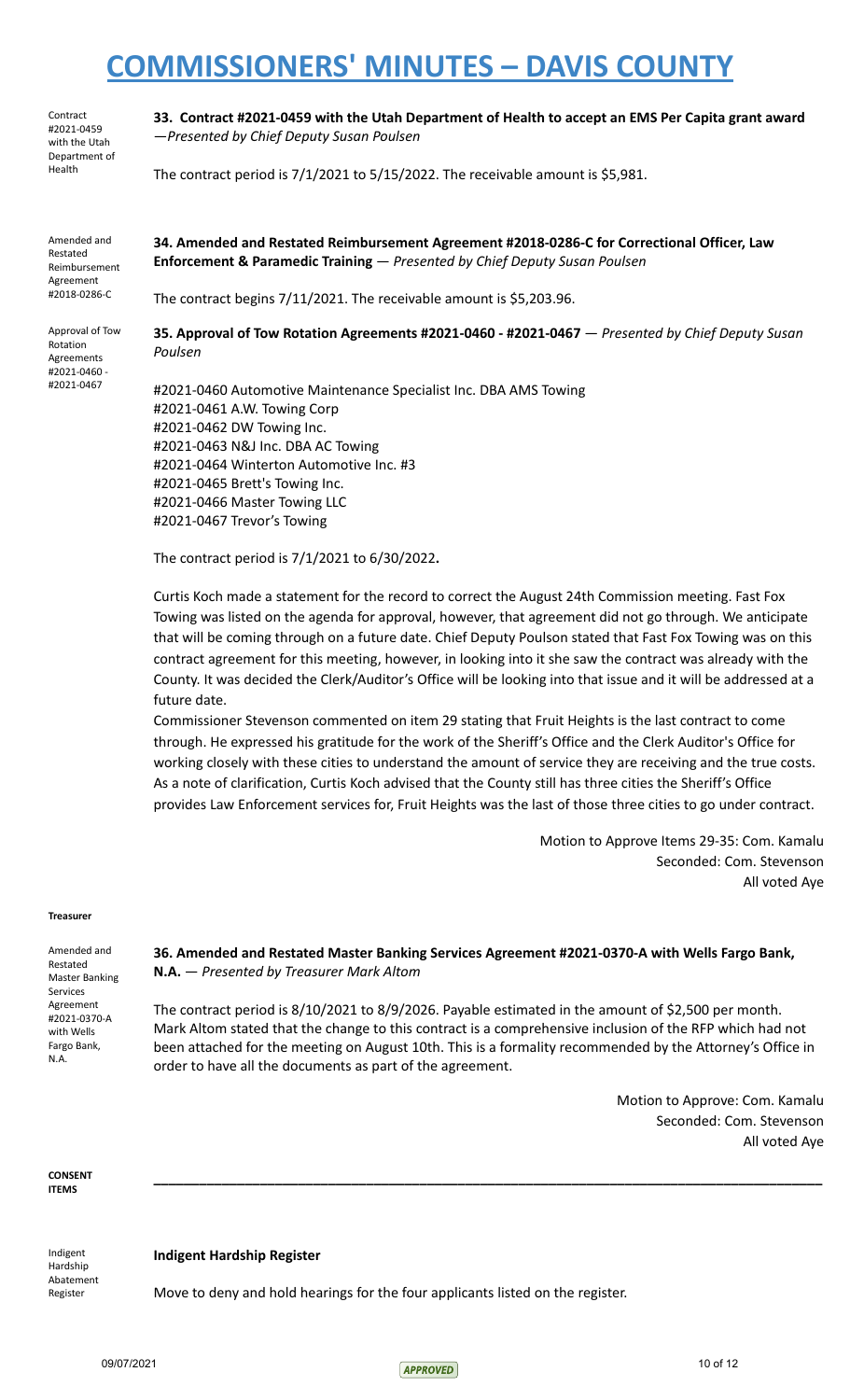Motion to Approve: Com. Kamalu Seconded: Com. Stevenson All voted Aye

# Commission Meeting Minute

### **Meeting Minutes**

The Commission Meeting Minutes for August 10, 2021 and the Work Session Meeting Minutes for August 16 and 17, 2021 were presented for approval.

Commissioner Stevenson and Commissioner Kamalu expressed their gratitude for the excellent work of the individuals who prepared the minutes.

> Motion to Approve: Com. Stevenson Seconded: Com. Kamalu All voted Aye

Commissioner Kamalu moved to recess to the Board of Equalization. Commissioner Stevenson seconded the motion. All voted Aye.

**\_\_\_\_\_\_\_\_\_\_\_\_\_\_\_\_\_\_\_\_\_\_\_\_\_\_\_\_\_\_\_\_\_\_\_\_\_\_\_\_\_\_\_\_\_\_\_\_\_\_\_\_\_\_\_\_\_\_\_\_\_\_\_\_\_\_\_\_\_\_\_\_\_\_\_\_\_\_\_\_\_\_\_\_\_\_\_\_**

#### **BOARD OF EQUALIZATION**

Property Tax Register

Property Tax Register matters were presented by Curtis Koch, Davis County Clerk/Auditor, as follows:

Curtis Koch advised there are corrections that will need to be made to the finalized document, he advised he will note those corrections and asked that the Commission consider those corrections in their motion.

# **Auditor's Adjustments:**

### **Tax Exempt Requests**

Two requests. One is recommended for approval. The second is being recommended to deny after the August 25th hearing. The report notes only one.

### **Appeals**

# 13 Appeals

**Abatement Reports**

Three Abatements recommended for denial

#### **Corrections**

14 Veteran Tax Exemptions. The report notes 12.

### **Accessor Adjustments:**

## **Personal Property Waivers**

One Penalty Waiver. The report notes 0.

### **Personal Property Appeals**

One Appeal

# **Accessor Initiated Corrections**

10 corrections

# **Green Belt Appeals**

One Green Belt Appeal with a report attached.

Commissioner Kamalu thanked Curtis Koch and noted his attention to detail.

Curtis Koch stated for the record, that the recommendation on the Green Belt Appeal is to deny.

Motion to Approve: Com. Kamalu Seconded: Com. Stevenson All voted Aye